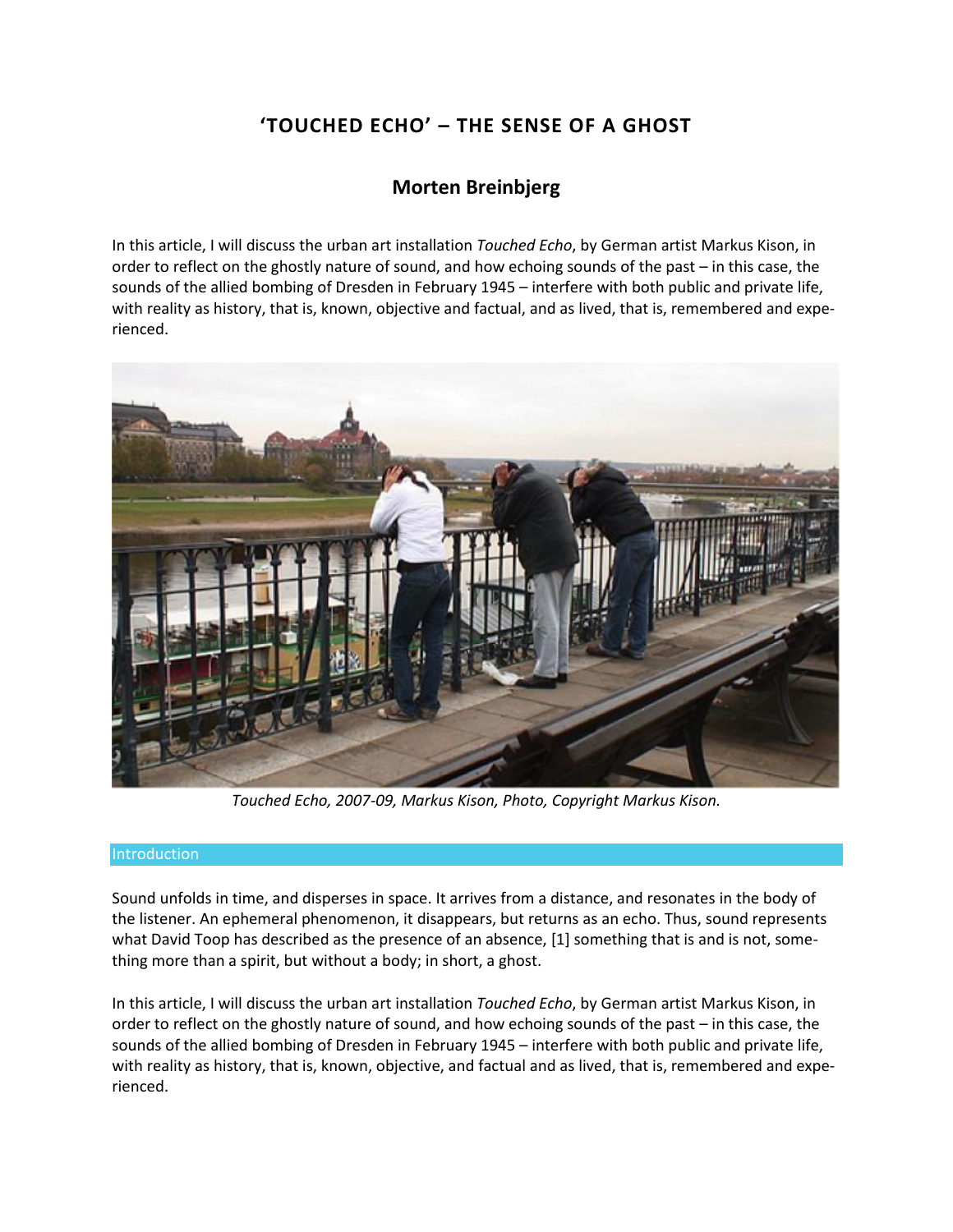The relationship between the remembered and the known, between the subjective experience and the historical fact upon which *Touched Echo*, touches and echoes today's political debate on this incident as either an act of war or an act of terror: a debate that concerns the city of Dresden as a haunted place, the land of ghosts. In order to qualify my discussion of *Touched Echo* and the ghostly nature of sound, I will draw upon Jacques Derrida's concept of 'hauntology', and Gaston Bachelard's poetic idea of the miniature.

#### The Spectre

In *Specters of Marx* (1993), the French philosopher Jacques Derrida criticizes the rather uncritical celebration of liberal democracy to which the end of the cold war, the fall of the Berlin Wall, and later, of the Soviet Union, led, particularly with regard to the 1989 article of Francis Fukuyama, *The end of history?*, where Fukuyama writes:

"What we may be witnessing is not just the end of the Cold War, or the passing of a particular period of post-war history, but the end of history as such: that is, the end point of mankind's ideological evolution and the universalization of Western liberal democracy as the final form of human government." [2]

Derrida's goal is not to criticize liberal democracy, but to critique the whole idea of an 'end of history,' that is, the modernist idea of a final stage in human development – a kind of Utopia, perhaps? Therefore, his critique is also directed at Karl Marx himself, and the idea of communism as the basis for the ultimate and perfect society.

As the father of deconstruction, Derrida bases his critique on a single metaphor: The spectre, taken from the opening line of Marx and Friedrich Engels', *Manifesto of the Communist party* of 1848, in which they state:

"A spectre is haunting Europe — the spectre of communism. All the Powers of old Europe have entered into a holy alliance to exorcise this spectre: Pope and Czar, Metternich and Guizot, French Radicals and German police-spies." [3]

Marx's and Engels' reference to communism as a spectre leads Derrida to examine the nature of this spectre, and the political power it wields.

For Derrida, it is evident that liberal democracy is not the answer to all the problems the world faces in the early 1990s, and to proclaim the end of history is merely a continuation of the historical ambition of exorcising the spectre of communism, to make the spectre disappear. But liberalism is not the only exorcist on stage, since communism also has the ambition to exorcise the spectre: not by making it disappear, but through the realization of a communist society, that is, to make the spectre present itself, to make it a living reality, something that is seen, and which occupies a place in history. Derrida believes that both strategies, the liberalist hope of making the spectre disappear, and the communist ambition of making it real, are totalitarian approaches, since both proclaim an end – an ultimate form of society.

However, Derrida holds that the spectre never dies, nor does it manifest itself. As the "visibility of the invisible," something which remains "beyond the phenomenon or beyond being," as Derrida describes it, [4] the spectre returns to visit us, and becomes what we, with a rather brute reduction might call a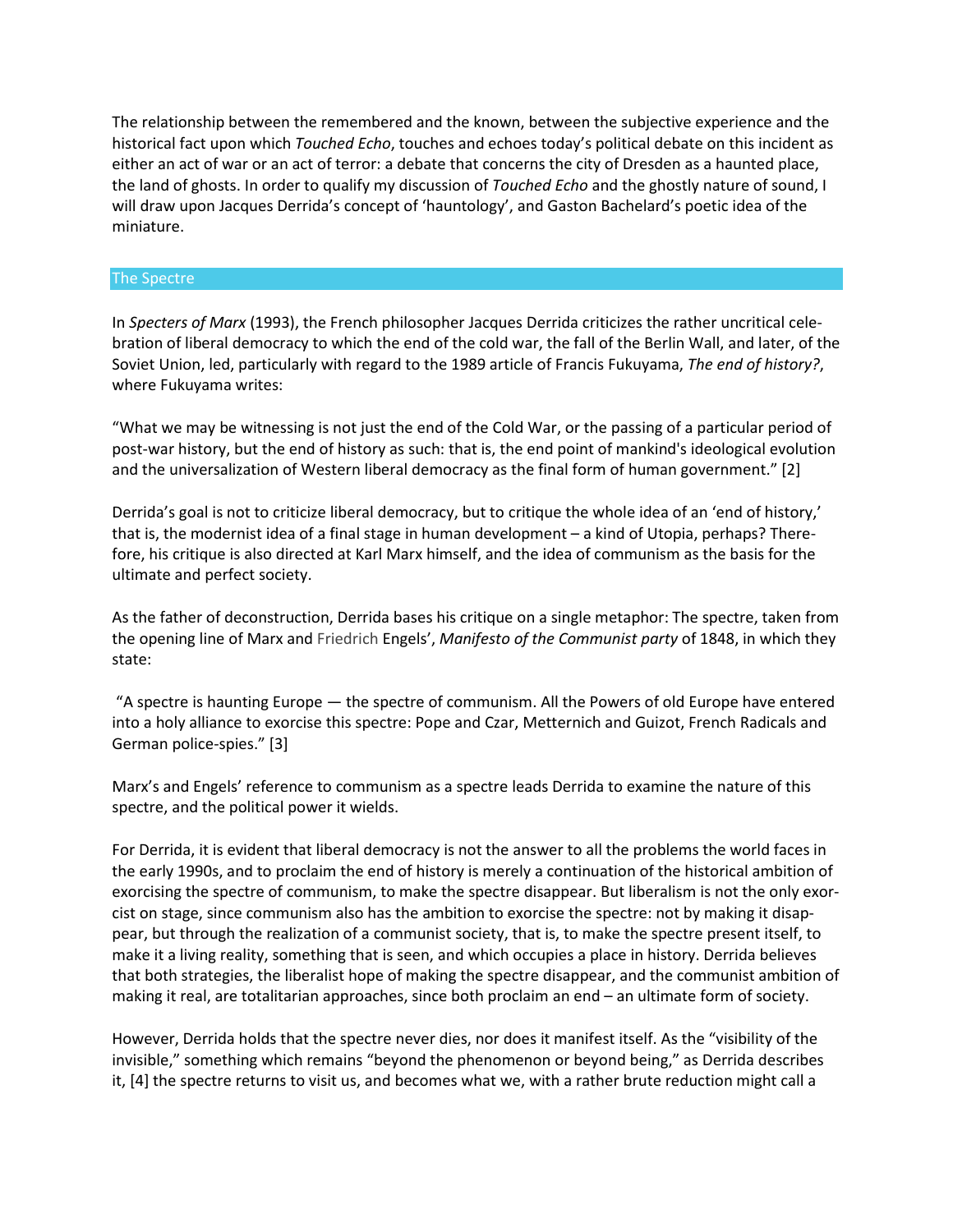'stone in the shoe' or a 'speck in the eye', somewhat as Wiki Leaks currently is to global power structures. Herein lies the spectre's political power, which, whether fearsome, mystifying, or alluring, enables or perhaps even forces us to reflect on the current state of society, and all powers' totalitarian potential.

In order to describe the nature of the spectre and its power, Derrida coins the term 'hauntology,' a neologism that, as an existing word in French, is inseparable from ontology. Hauntology represents a concept that describes the power of things that are present, but beyond being, and therefore nowhere to be seen: something that threatens to make visible what we forgot, or have tried to hide, something that leaves traces for us to see, and for others to follow.

#### The ghostly nature of sound

In *The Poetics of Space* (1958), the French philosopher Gaston Bachelard discusses the concept of 'miniatures,' a concept he uses to describe how poetic expressions unfold a larger, imagined world. For an immediate understanding of Bachelard's idea, the miniature is a condensation of a cosmos wherein the unspeakable is spoken, silence is heard, and the invisible is visualized. It is an opening into the world beyond perception, through the poetic imagination of the poet. To exemplify the miniature, Bachelard quotes, among others, the Polish writer Czeslaw Milosz, and his writing on silence: "Listen – now there's nothing – but complete silence – listen." [5] Silence is somewhere on the border of perception, perhaps between perception and imagination. It cannot be fully experienced, but is easily recognized, and its presence opens a door into a larger imagined world that is both alluring and frightening.

In *Sinister Resonance* (2010), David Toop writes of how we find the world uncanny when sound stops, when everything is silent (a well-known, and often used effect in movie production). One reason that we experience silence as both fascinating and frightening might be that silence is a condensation, a concentrated moment full of potential energy, or, to put it more poetically, a miniature of an unleashed cosmos – a withheld Big Bang.

In keeping with the writings of Toop and Bachelard, silence is like a ghost, and qualify as a miniature; a poetic imagination beyond perception, simultaneously appealing and terrifying, as are the auditory hallucinations of Edgar Allen Poe that find their way into his uncanny story, 'The Fall of the House of Usher,' a story that Bachelard discusses in 'The Poetics of Space.' Or, as Toop mentions in 'Sinister Resonance,' when, late at night we seem to discover a hidden world from the subtle noises that suddenly make themselves heard, when we become uncertain of what we are hearing, or whether we are hearing anything at all.

#### 'Touched Echo'

*Touched Echo* by German artist Markus Kison, was a public sound installation at the*Brühlsche Terrasse*, in the city of Dresden in 2007. The installation presented the sounds of the allied bombing of Dresden on February 13th 1945, using original recordings of bombers flying over the city, and exploding bombs. The sounds were hidden as vibrations in the railing running the length of the terrace. The listener had to place his/her elbows on the railing, and rest the wrists on the skull, in order to hear the sound, which then resonated through the bones of the forearm, to the cranium. The posture of the listener resembled that normally taken in order to avoid listening. This is no coincidence, but, as Kison noted, a feature of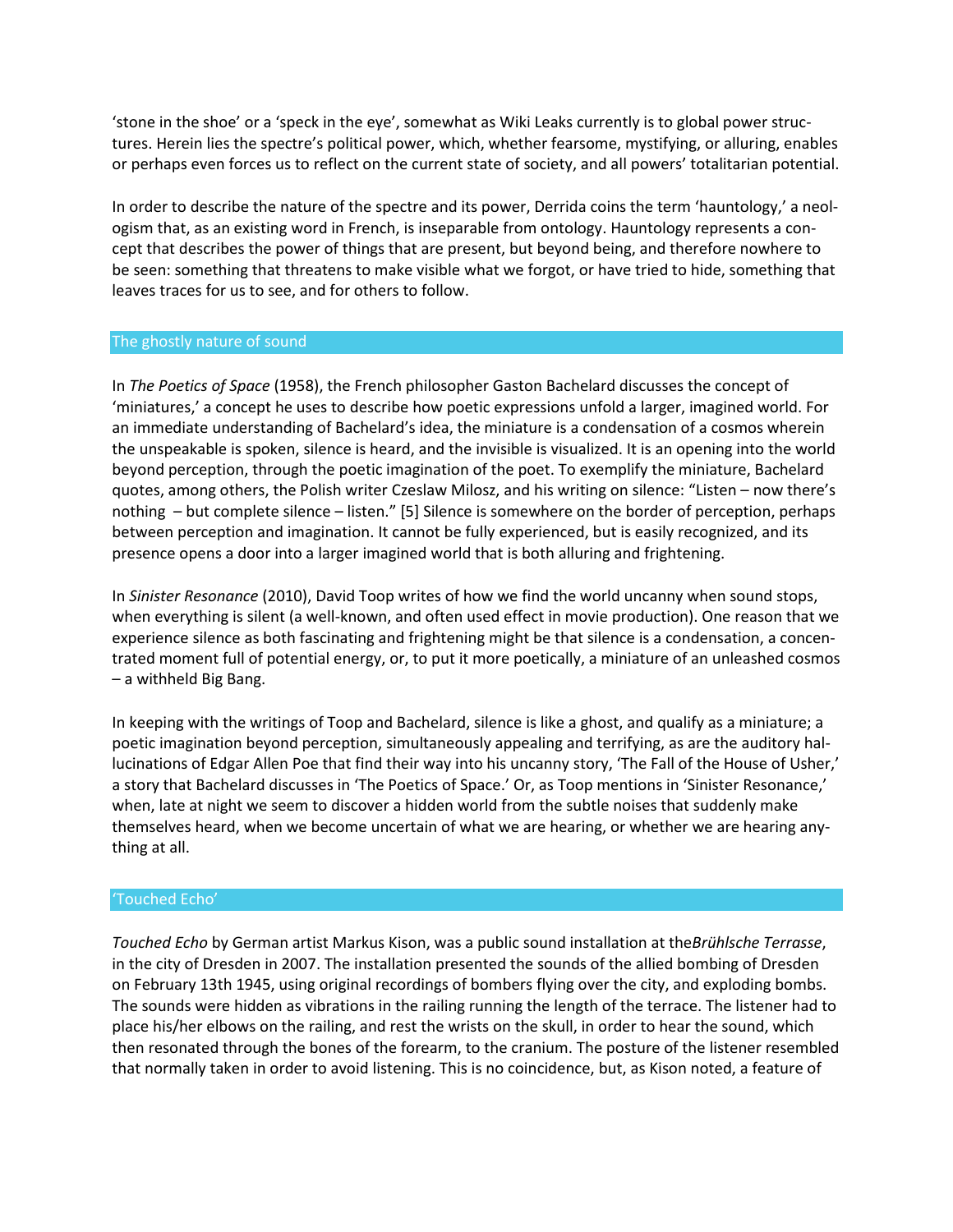the artwork, since it is a posture one can imagine the victims of the actual bombing taking, in order to shield themselves from the horrifying sounds of the aircraft and the exploding bombs. See Fig. 1.

In the context of haunted places and spectres, it is interesting to notice how the sound in*Touched Echo* is not really 'on air', but only in the head of the listener, as is the case with schizophrenics or those experiencing auditory hallucinations. Murray Schafer, the soundscape theorist, has introduced the concept of 'schizophonia' [6] to denote the split between an original sound and its electronic, acoustic reproduction that, as a free-floating media object, is detached from its original time and space, but which may be reproduced at other times and places. As 'schizophonia,' the electronic, acoustic reproduction of the bombing of Dresden enters the present as an echo of WWII, and becomes a medium through which the historical and present time and space reach each other. It is truly the presence of an absence, something that is and is not, a spectre, as Derrida's constant reference to Hamlet, in *Specters of Marx* indicates: 'to be or not to be.'

Although the sound is only heard in the listener's head, the installation immediately enters the public sphere, in the sense that it also echoes today's political debate on the incident as an act of war, or an act of terror. As a spectre, it brings the historical act into political discussions of the present. Today, and most recently with regard to the 65th anniversary of the Bombing, in 2010, conflicts arose between neo-Nazi demonstrations and counter-demonstrations of local citizens and left wing activists, a conflict that showed how the city is a haunted place, and how the incident resonates in the memory of the people and the history of the city, as an echo or a voice from the past that will not die away, but keeps coming back.

In Greek mythology, Echo was a nymph who used her beautiful voice to distract Hera, the wife of Zeus, when he enjoyed the company of other beautiful nymphs. When Hera discovered this, she punished Echo, so that Echo from that day forth was only able to repeat the words of others. However, as we know from our own acoustic experiences, Echo does not only repeat the words spoken by others: Her voice is a distortion, and as such she manages to once more have a voice of her own, a voice that is not to be trusted, that exists between the real and the imagined, the truth and the lie.

#### **Conclusion**

*Touched Echo* exists on the border of the perceived and the imagined, the real and the staged, the private and the public. Although it is a sound installation, there is nothing to hear, since what is there is only in the head of the listener. But where does the actual recording stop, and the auditory hallucination start? What is the difference between, memories and historical facts? These are some of the questions *Touched Echo* asks, without answering, and in this uncertainty lies the poetic imagining of the work, and of the ghost and the miniature, an imagining beyond perception that is needed by both people and the places in which they live, but also, if we care to listen to Derrida, by the societies we build. If we are to avoid totalitarianism, the end of history, we must accept the poetics of the ghost, whether what we experience is a dream or a nightmare. That is, we have to find a way of living with the ghost (the good and bad of history, the fact and the lie, the sound and its echo) without making it disappear or become real.

"Haunted places are the only ones people can live in" Michel de Certeau writes in *The Practice of Everyday life*, [7] but some places still need to be exorcised, in order to become habitable. How to do that, without being totalitarian, that is the question.